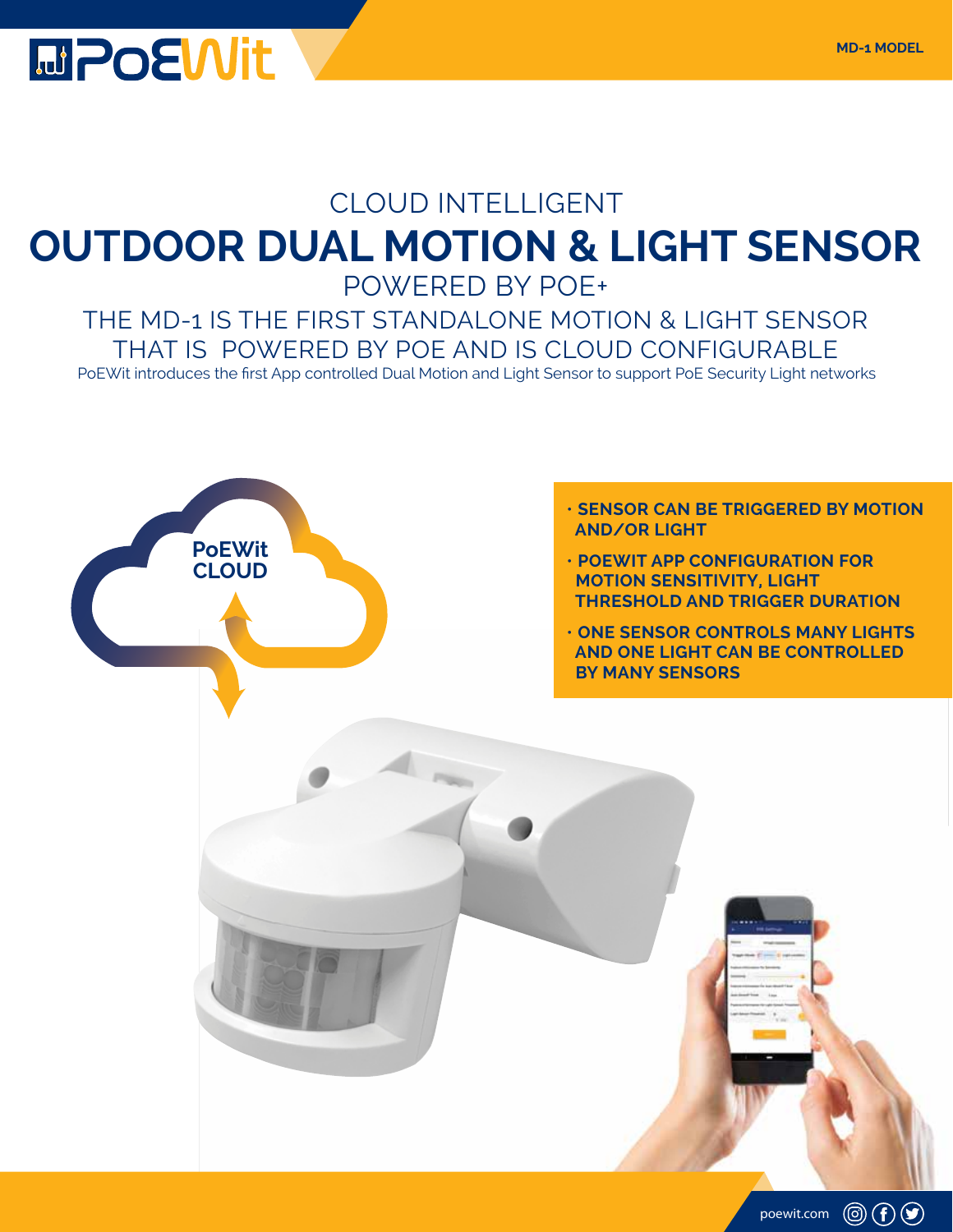## **MPOEWit**

The MD-1 POE Powered motion and light sensors placed within the perimeter of your home at all intrusion points independent of lighting considerations. Motion and Light detection will be passed to the cloud, were the user can select which security light or lights will be triggered.

Gone are the days where motion and light sensors are permanently connected to a security light. Place the light where it is needed and place the sensors where it is needed.

Detector head is adjustable

90° up & 40° down, and

90° left & 90° right



Environmental protection level reaches to IP65 optimal for outdoor use and perfect for humid environment



Ceiling mount

Wall mount: 162.3 x 98 x 111.4mm | 6.38 x 3.85 x 4.38 inch



Ceiling mount: 108 x 95.40 x 111.4mm | 4.25 x 3.75 x 4.38 inch



Finally, unlike legacy motion and light sensors where you have to climb a high ladder to rotate sensitivity dials, etc.; setup for motion, lux and duration is all done through the PoEWit app.



## **Key Features for MD-1 Motion & Light Sensor**

- The MD-1 is the **first IOS and Android app configurable Motion and Light Sensor**
- **Safety is one of our priorities**; by using PoE to power our units, we make them safer by **eliminating the need for high voltage power**
- **The MD-1 can control many lights when triggered**; gone are the days of having one motion and light sensor control only one attached light
- **Our MD-1 is IP65 rated**, which is optimal when used in a high humidity environments
- Unlike other Motion and Light Sensors, it has **programmable lux, timer and sensitivity settings**
- Unique design for **wall and ceiling mount** and the head can be adjusted 90° up and 40° down, and 90° degrees left and 90° degrees right for optimal detecting angle adjustment
- **User defines how this sensor is triggered**, whether it is by motion and light conditions, or light conditions only.

poewit.com

 $\circledcirc$